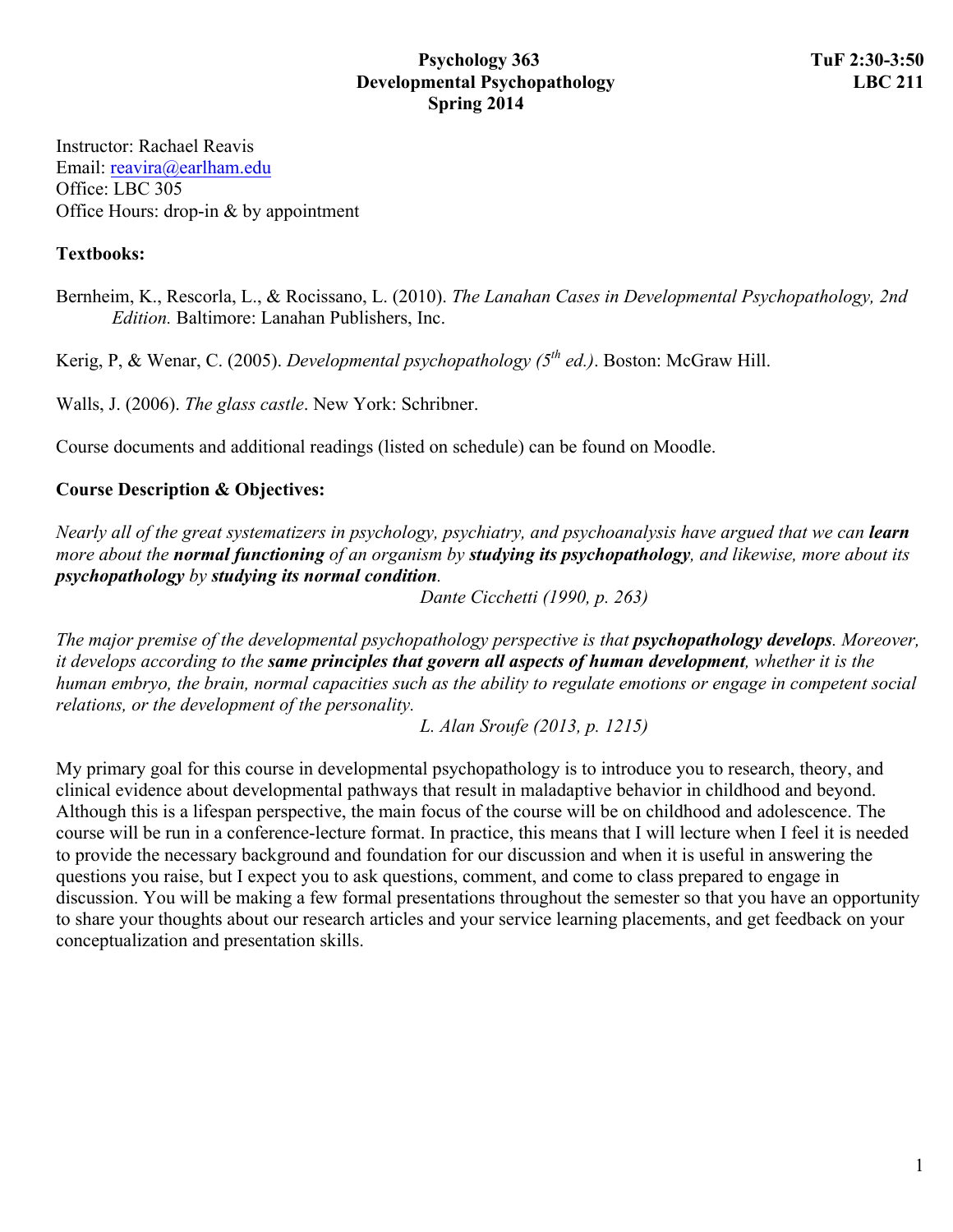## **Relevant Earlham General Education Goals:**

The following general education goals are especially relevant for this course:

- 1. Gain skills in close and critical reading, thoughtful reflection, ready discussion, and cogent writing.
- 2. Increased adeptness in thoughtfully considering texts of all sorts, whether singly or in comparison with one another.
- 3. Practice and discipline in group learning.
- 4. The ability to gather information from print and electronic sources and critical capacity to evaluate the data gathered and the ideas encountered.

# **Psychology Department Goals:**

The following psychology department goals (based on the APA guidelines) are especially relevant for this course:

- 1. Knowledge Base of Psychology (specifically in abnormal psychology)
- 2. Critical Thinking Skills
- 3. Application of Psychology
- 4. Values in Psychology
- 5. Information and Technological Literacy
- 6. Communication Skills
- 7. Career Planning & Development

# **Specific Course Goals:**

By the end of the semester, you should be able to:

- 1. Critically evaluate assumptions underlying definitions of abnormality/disorder
- 2. Understand the developmental psychopathology framework and appreciate the complex interplay between normative and non-normative development
- 3. Understand the role of risk and protective factors in development and in the development of psychopathology in particular
- 4. Understand the role of prevention and intervention in child and adolescent mental health
- 5. Describe and evaluate current diagnostic criteria for the major groups of disorders relevant to child and adolescent populations
- 6. Identify and apply major theoretical approaches to understanding and treating disorders
- 7. Describe and evaluate empirical methodologies relevant to the study of psychopathology
- 8. More fully empathize with individuals suffering from psychological dysfunction

# **Credit Hour Explanation**

It is generally expected that 1 credit hour translates into 3 hours of work per week. This is a 4-credit course. The first three credits are for our class time (3 hours per week) plus reading, writing, and preparation outside of class (6 hours per week). The fourth credit is for your service-learning placement. Your volunteer hours (2 hours per week) plus journal writing (1 hour per week) fulfill that credit. Thus, the expectation is that you are in class, volunteering, or working on assignments 12 hours per week for this course.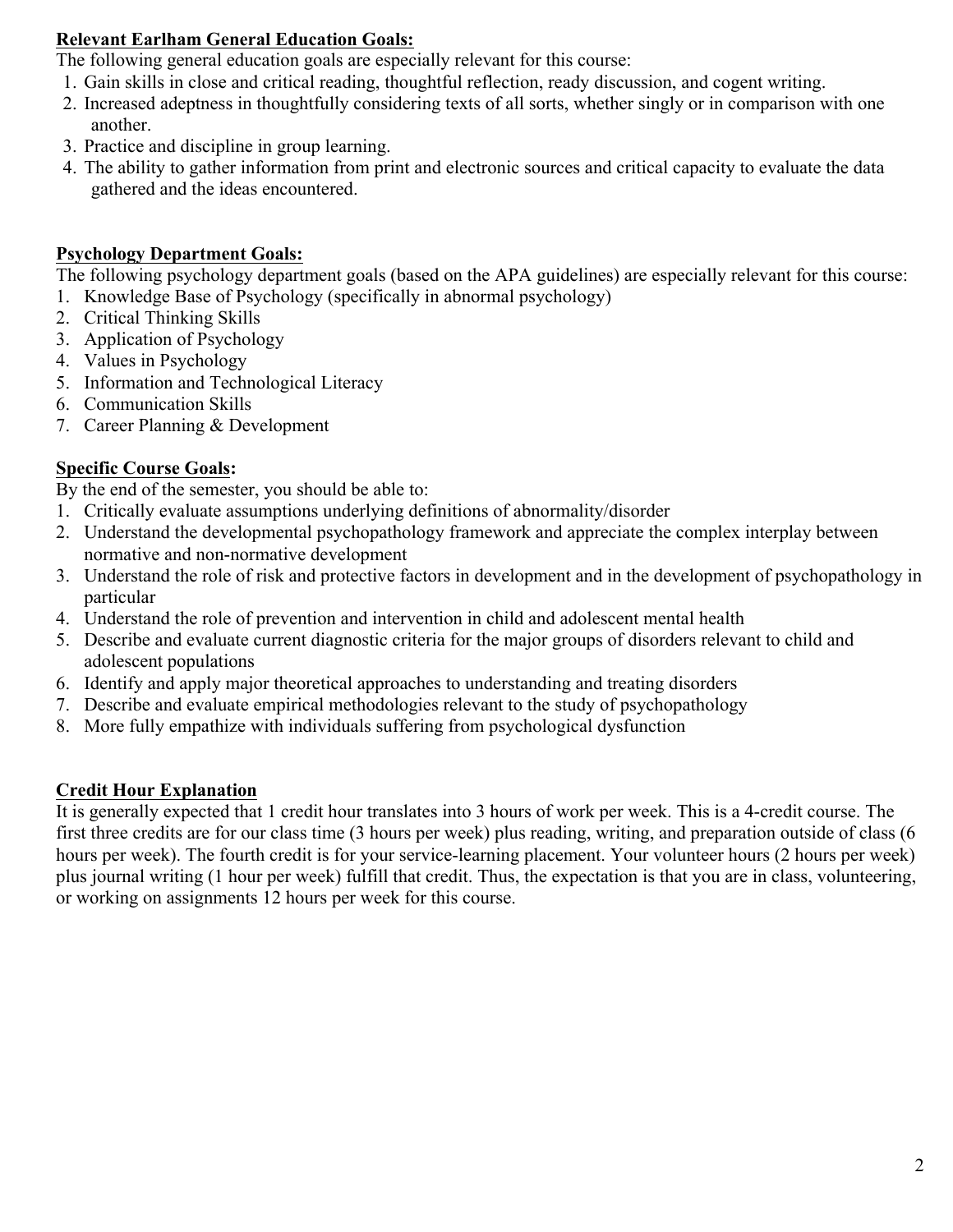# **Evaluation:**

- **1) Discussion Leading.** Regardless of whether you are more interested in the research or clinical aspects of developmental psychopathology, to be an informed scholar or clinician you need to be able to read and interpret empirical research. To help you develop your skills in this area, **twice** during the semester you will be asked to closely analyze one of our additional readings.
	- For almost every topic, we will be reading an empirical or theoretical article in addition to our chapter reading. Although everyone is expected to read these articles each week, **twice** during the semester, you will be asked to lead discussion for that article with 2-3 of your classmates. You will have a 50- to 75 minute period to lead discussion. Some of the articles will have fairly straightforward methods sections, but some of them will be complex. In those cases, I will begin the class by clarifying any questions you have about the methods. (Discussion leaders are encouraged to meet with me in advance if no one in the group understands the methods sufficiently to lead a discussion on the paper.) You should **consult the rubric** and see me with any questions. *Discussion leaders are expected to meet in advance and plan out discussion.* Further, no later than 11:59 pm the night before your group leads discussion, you will need to submit (on Moodle) a **discussion-leading document.** This document should explain in 1-2 wellthought-out paragraphs what your **goals** are for discussion, what **themes** are important and why, what **insights** you want your classmates to have, etc.
	- § In addition, **each** discussion leader is also required to locate an **additional empirical article** published within a peer-reviewed journal within the last eight years (publication date of 2007 or later). This article should be clearly relevant to the topic. I encourage you to seek articles that might help you make connections between class material and the specifics of your placement. You will write a **1-page summary** using a format that is easily accessible and quickly read, such as outlines or bulleted. You **do not** need a lot of detail about the methods, although a little context will be important. Discussion leaders may need to provide a **2-4 sentence reminder** about the results of the main study. They should spend **no more than 3-5 minutes** reviewing each supplemental article. Discussion leaders are **expected to incorporate the additional knowledge** into their discussion.
	- § **Your discussion leading will account for 10% of your grade.**
- **2) Research Critique & Analysis Papers. Two times** during the semester when you are not leading discussion, you will write a **critical analysis** of the assigned article. Before class, you will study your article and write an analysis of the article (3-5 pages, double-spaced) including a *brief summary* of its purpose, methods and analyses used, results, and conclusions. *Most importantly* it should include your assessment of the paper, including its contributions and limitations, and alternative interpretations. I recommend that you consult the grading rubric before beginning your assignment. Write concisely and use your space wisely. It is highly unlikely that you will be able to write an adequate paper in fewer than 3 pages. Your critique paper will be due on Moodle **by class time** on the day that it will be discussed. You may want to bring a copy of your paper (on your computer if you wish) to refer to during discussion. **Your critique papers will account for 10% of your grade.**
- **3)** *Glass Castle* **Papers.** Twice during the semester, we will be discussing the memoir *The Glass Castle*. Jeannette Walls had an unusual and stressful childhood, experiencing many factors that put individuals at risk for developing psychopathology. We will use this memoir to discuss risk and resilience as well as the fact that risk is probabilistic and not deterministic. After each of these discussions, you will write a paper (3-5 pages) addressing the memoir in light of class and reading material. The first will be **due on 2/28** and the second will be **due on 4/25**. **These papers will account for 10% of your grade.**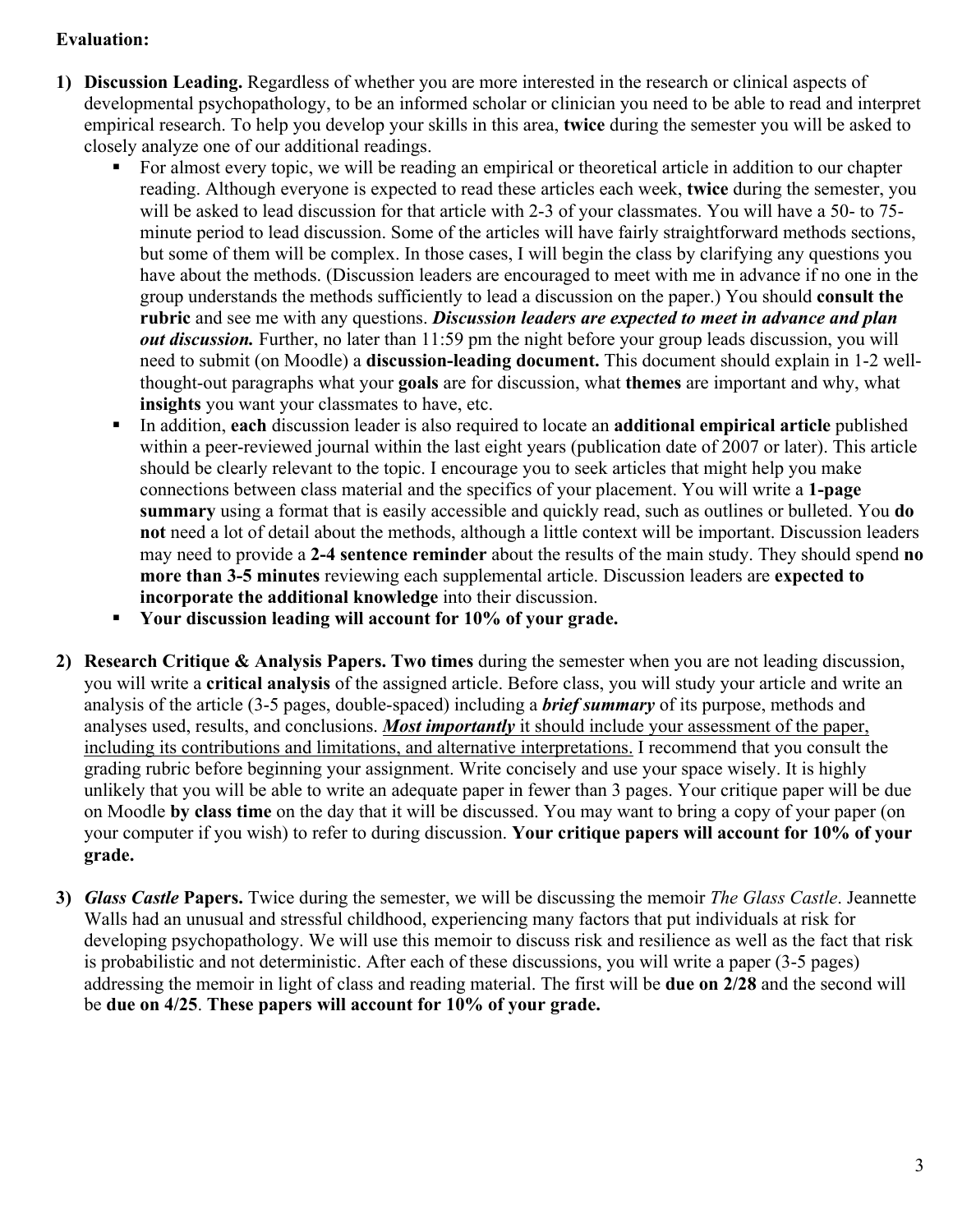- **4) Topic of Interest Paper.** There are many topics in developmental psychopathology that we will not have time to cover during the semester. In this paper, you will have the opportunity to **explore a topic** we haven't covered. You have a lot of freedom in the topic you select. You'll need to let me know your **topic by 3/14** and the **paper is due on 4/11**. You could choose a topic in our book that we aren't covering, such as traumatic brain injury. You could also choose a controversy and explore it. For example, are stimulant medications overprescribed? If so, what are the contributing factors? Is there empirical evidence that they are over-prescribed or is this a perception without convincing evidence? These are just two examples among many of a topic you can explore. This should be a 5- to 7-page paper and should include at least **five references**. (Excellent papers may have more.) At least four of the references should be from peer-reviewed journals. At least two should be original empirical articles (describing a study conducted by the author). The others can be literature reviews if you prefer. See the rubric and guidelines for further information. **This paper will account for 15% of your grade.**
- **5) Assessment & Diagnosis Papers**. On 2/7, you will conduct an "assessment" of a hypothetical child. We will try to mimic a real-life assessment as much as possible. This means that you will be constrained by time and resources and will have to decide which assessments to get. The point of the exercise is to expose you to some of the complexities of real-life assessment, which rarely follows the neat classifications suggested by texts. You will write a reaction (3- to 4-pages) to this assessment after we conduct it, which will be **due 2/11**. We will conduct the assessment after discussing diagnosis issues but before examining individual psychopathologies in detail. Thus, you will turn in another short reaction (3- to 4-pages, **due 4/19**) later in the semester once you've had more exposure to specific psychopathologies. In the second paper, you will discuss whether your assessment of the case has changed over the course of the semester. **Assessment papers will account for 10% of your grade.**
- **6) Attendance, Participation, & Quizzes.** Class discussion and participation will be critical to your enjoyment and mastery of the material, and will be expected from everyone. I also reserve the right to give pop quizzes during the semester over your reading. These will be open-note, but not open-book. Pop quizzes will be one or two questions, which should be easily answered if you did your reading, particularly if you took notes. I have never actually had to give a pop quiz, because students tend to take responsibility for their reading. I trust the same will be true this semester. **Attendance, participation, and quizzes will account for 5% of your grade.**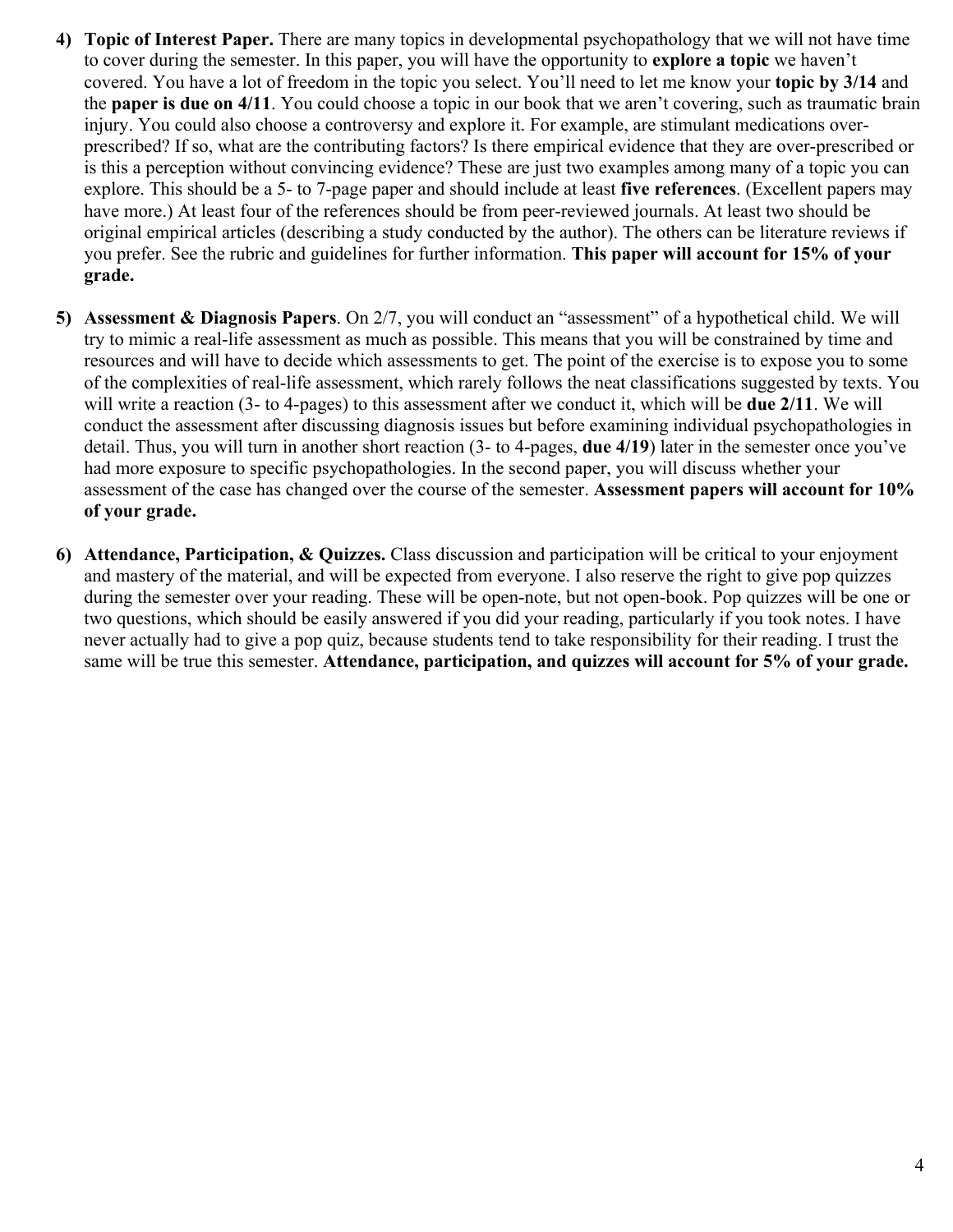- **7) Field Placement.** To enhance your understanding of developmental psychopathology you will spend *two hours per week* as a volunteer in a local agency serving typically or atypically developing children or adolescents or serving adults with mental or cognitive health problems. You may want to contact Jana Schroeder, Director of Civic Engagement to register as a volunteer and to investigate volunteer opportunities in the community. I have attached a list of recommended sites that includes a brief sketch of the placement and a contact person. When you set up your placement, please let the contact person know that you are participating in a class and verify that the placement will include interaction or observation, rather than solely secretarial work. The goals and expectations for the placement are outlined to help facilitate this discussion. You are responsible for making contact and setting up your placement, but I will help in any way that I can. **You need to make first contact (not first attempt – actual contact) by 1/22, and have your placement finalized by 1/31.** You are expected to make 12 visits of 2 hours each to your placement over the course of the semester. If you have access to a car, you can arrange your visits at a time that is convenient to both yourself and the agency. *If you do not have access to a car, you will need to use the Earlham shuttle. Contact them to determine their hours before contacting your placement.* You will be required to keep a log of your hours (signed by someone at your placement) and a journal of your weekly experiences. **If you fail to have someone sign your log, you will not be able to count those hours.** Journal entries should reflect your reactions to the treatment setting and the patients/clients/individuals you encounter (while preserving confidentiality.) They may be brief (1.5-2 pages per week, typed), but should demonstrate your *efforts to integrate your field experience with what you have learned in class each week*. They should include *critical reflections* on your experiences. (For example: What are you learning in your visits & how does it compare to class? What do you wonder about? What do you think of the program in which you are placed? Are the individuals getting the kind of help they need?) Most weeks, you will have **prompts** that you should respond to **in addition to observations** you are making. You will also be required to do some look up relevant empirical and theoretical articles related to what you are seeing in your placement. These will help you write your final paper (see below, #9). You will be asked to *turn in your journals at three points during the semester.* Journals should be uploaded to Moodle by 11:59 pm on the due date. Due dates are **2/18, 4/4, & 5/2. Your field placement and journal writing will account for 15% of your grade.**
- **8) Final Paper.** To integrate your fieldwork and your coursework, you will be asked to write a final paper that is based on both. Your 10-12 page paper will *applies a developmental psychopathology framework* to some aspect of your fieldwork. You could present a case that illustrates concepts/models/pathways we discussed in class; you could discuss the risk and resilience you see in your placement in the context of research; you could discuss equifinality and multifinality in your placement; you could critically evaluate the treatment program you observed; you could propose an ideal treatment/prevention program that would benefit the individuals you observed; or you could develop a social policy proposal addressing needs or problems you encountered in your fieldwork. The paper should include reference to class materials (clearly showing an understanding of the DP framework), your placement, and additional research on your chosen topic. You will need at least **seven**  resources, at least **five** of which must be **peer-reviewed empirical or theoretical articles**. At least **two** of those must be empirical articles (original research) not covered in class. *Keep in mind that your final paper is serving as your final exam, and should clearly demonstrate that you have accomplished the goals set forth in the course.* This paper will include formal writing and argument (unlike your journal responses, which are somewhat informal). You will tell me your general topic on **4/8**, and will turn in an outline for feedback on **4/29**. Your paper is due on **5/7**. You can turn in drafts up to one week before the final deadline for feedback. **Your final paper will account for 20% of your grade.**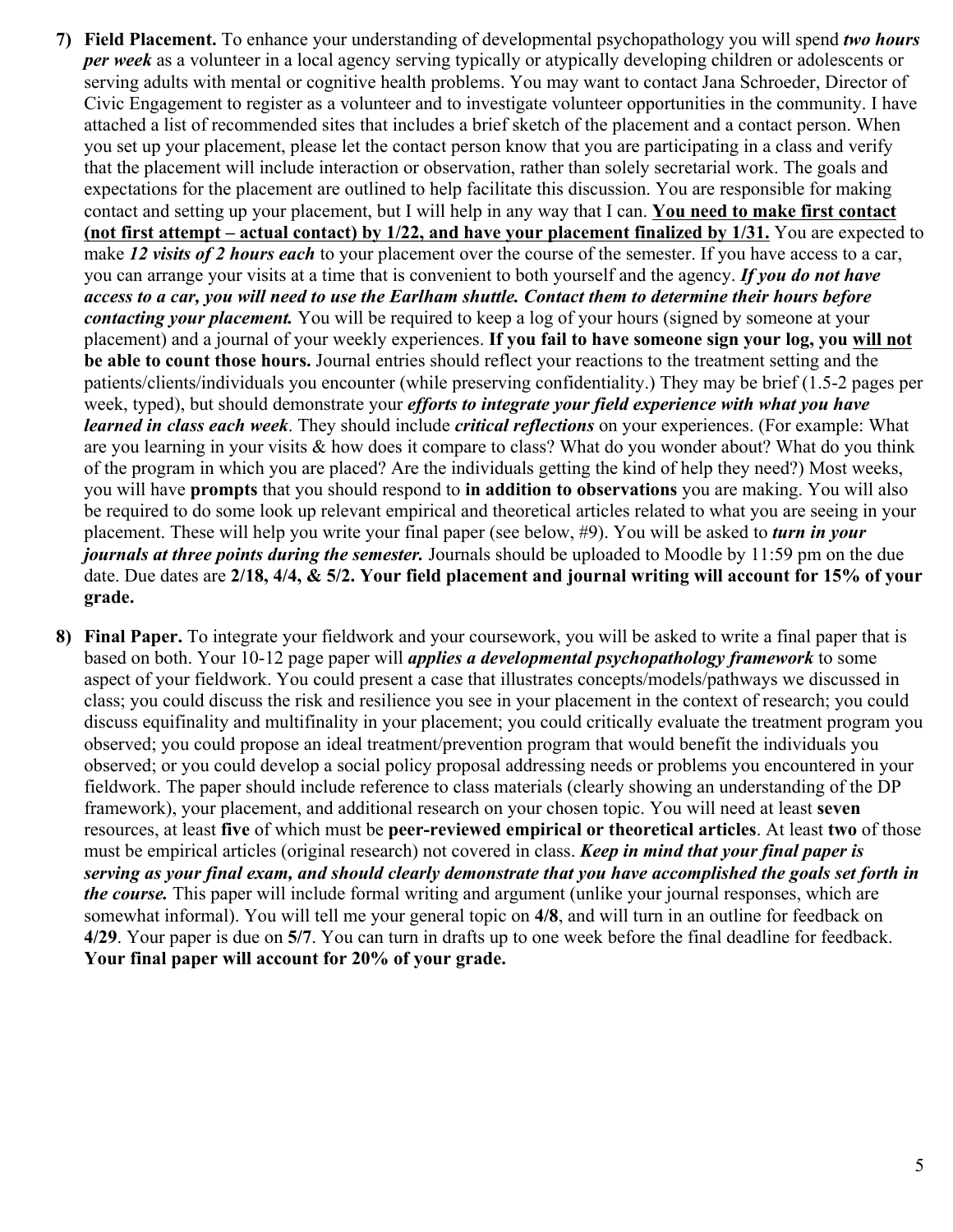**9) Presentation**. On the last day of class **(5/2)** or on exam day **(5/7)**, you will make a 15- to 20-minute presentation to the class. Your presentation can be about your placement/final paper, about your topic of interest paper, or a combination of the two. The decision is up to you. People who are presenting on similar topics or about similar placements should consult so that the presentations are not redundant. You can use a PowerPoint presentation if you want, but this is more of an **informal presentation** that is meant to be an educational experience for your classmates and an opportunity to have a conversation about your experiences and knowledge. That is, you should prepare for it, know what you're going to say, and be thoughtful, but also be relaxed and really think of it as a conversation. You should let me know your topic by **4/22. Your presentation will account for 5% of your grade.**

# **10) Extra Credit.**

- § You may earn *1 point on your final paper* for each research participation credit you earn. After the add/drop period, you will be registered in Sona Systems. If you have been in Sona Systems before, you will still have to re-register. You will receive an email with instructions. There is a document on Moodle that explains how Sona Systems works. **Be aware that demerits will be assigned for failure to show up to an experiment for which you registered. If you get several demerits, you will be blocked from Sona Systems and will not be able to earn extra credit.** Make sure you keep track of your credits on Sona Systems and contact your researcher if you have not received credit within two days. If you are in another class that grants credit for participation, make sure that you allocate your credits to the class you want them to count toward.
- **Case Study Examination.** We have several case studies available for each of our topics. For each topic, I will ask the whole class to read one case and we will talk about it during the lecture for that topic. We will not have time to address each case available for each topic, but case studies can improve our ability to apply the academic information learned in class. For **up to 2 extra credit points** per case, you can write a short 2-page reaction to it. Your goal will be to **integrate** the class material in your reaction, **use critical thinking** to understand the case, and to discuss **questions raised** by the case study. Most case studies have discussion questions at the end. Some of these are better than others. You can address them in your paper, but you don't have to. On the schedule, you will sometimes see multiple "Optional Cases" for one topic. You only need to address one of them for each paper.
- § **You can earn a total of 10 extra credit points on your final paper.**

# **Late/Makeup Policy.**

*Reports/Journals/Papers:* If you do not turn in your reports and journals on time, you will lose a letter grade for the first 24 hours that it is late, and another letter grade for each part of 12 hours thereafter. Thus, the best grade that can be received on a paper turned in 2 hours late is a B, a C for a paper turned in 25 hours late, and a D for a paper turned in 37 hours late. You will have ample time to complete your written assignments. If you choose to wait until the last minute you run the risk that your computer dies, you catch the flu, or you have a death in the family. *These will not be excuses for late assignments and you will be penalized, so do not procrastinate.* Most assignments are due on Moodle. Some are due by class time, others due by 11:59 pm. *Failure to attach files or attaching corrupted files is not an excuse for late work*. I recommend that you sign on to a different computer than the one you where you uploaded your file and try and download it to make sure it is uploaded properly. You are responsible for backing up your work. (See below for technology guidelines.)

*Quizzes:* Should these be given, they cannot be made up for any reason.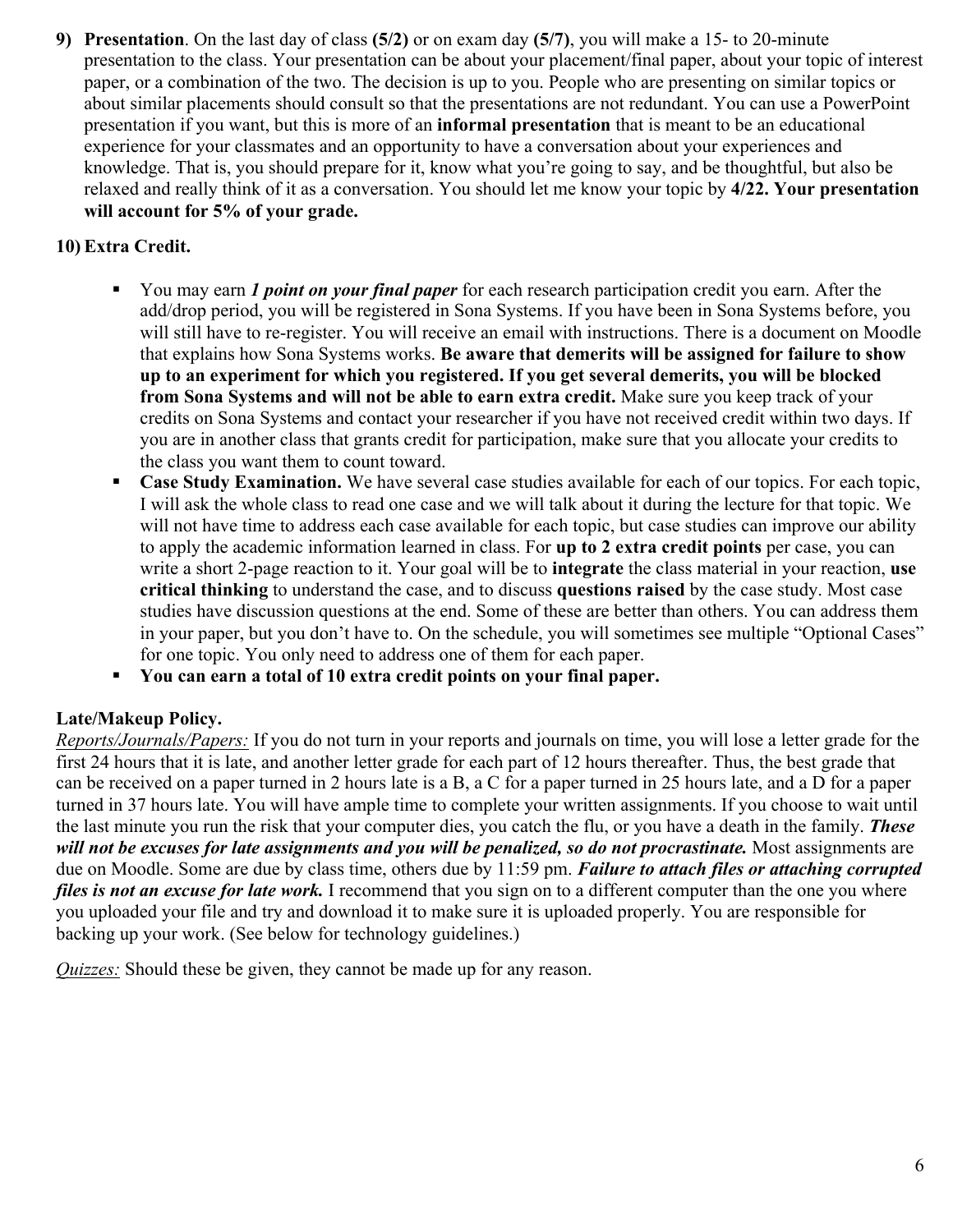# **Grading:**

Your final grade will be calculated according to the following formula.

| Discussion Leading              | 10% (5% each) |
|---------------------------------|---------------|
| Critique Papers                 | 10% (5% each) |
| Glass Castle 1                  | 5%            |
| Glass Castle 2                  | $5\%$         |
| Topic of Interest Paper         | 15%           |
| Assessment 1                    | 5%            |
| Assessment 2                    | $5\%$         |
| Placement (Journals, etc.)      | 15%           |
| Final Paper                     | 20%           |
| Presentation                    | 5%            |
| Attendance, Participation, etc. | $5\%$         |
| <b>Total</b>                    | 100%          |

A: 93%+; A-: 90%-92.9%; B+: 87%-89.9%; B: 83%-86.9%; B-: 80%-82.9%; C+: 77%-79.9%; C: 73%-76.9%; C-: 70%-72.9%; D: 65%-69.9%; F: < 65% Please note that I do not round grades. A 79.9999 is a C+, no exceptions.

**Office hour:** I do not have set office hours, but I am often in my office. You are welcome to drop in or set up an appointment. If I'm not in my office when you drop by, I have a schedule on my office door that may help you figure out where I am and when I might be back.

# **Email Etiquette:**

**When you communicate with me or with people at your placement, you should follow professional guidelines.** Use proper etiquette and use your own resources to try and find the answer first. For example, check to see if Moodle or your placement website has the information that you are looking for before you contact someone.

Please use appropriate etiquette when you e-mail: (a) begin with a greeting; (b) explain who you are and your purpose in contacting the individual; (c) end with an appropriate signature. Don't forget to use spell-check! Review your email and make sure that you haven't assumed that the reader knows information that they would be unlikely to know. Also remember that while it is appropriate to address faculty by their first names at Earlham, communication with those in the community should be more formal (last names) unless you are told otherwise or unless they sign emails or introduce themselves by first name only.

### **Example of appropriate e-mail format:**

'Dear Ms./Mr./Dr. [NAME],

My name is [YOUR FULL NAME] and I am in Rachael Reavis' Developmental Psychopathology course at Earlham College. We are required to volunteer for two hours a week in the community, and I am interested in working at [PLACEMENT SITE]. If you have a need for a volunteer, is there a time that I could come in or that I could call and discuss volunteer possibilities? If you are the wrong person to contact, can you please point me in the correct direction? You can reach me via email or on my cell phone  $[(\# \# \# \# \# \# \# \# \#])]$ . I look forward to hearing from you.

Thank you, [YOUR NAME]'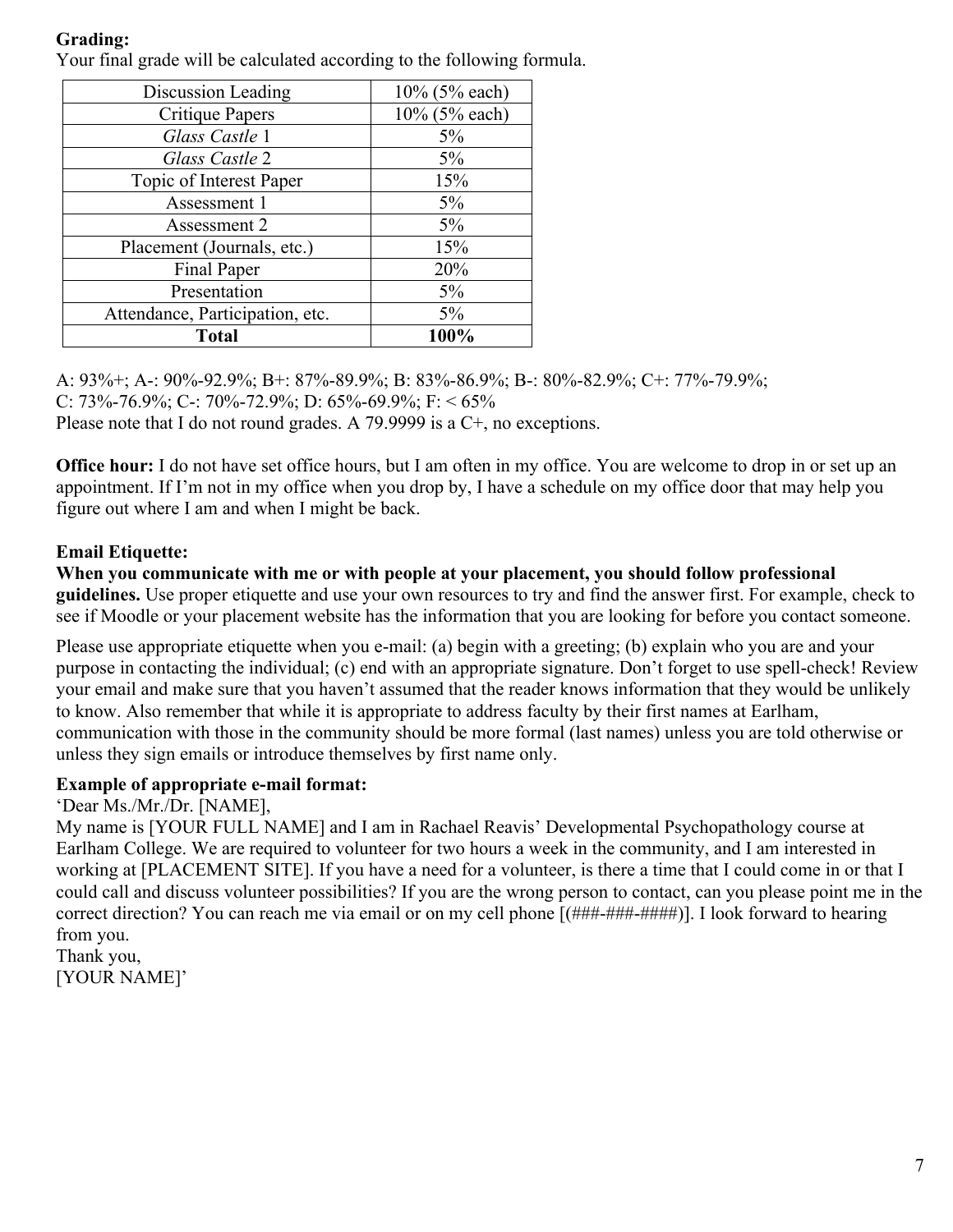**Example of inappropriate e-mail format** (lack of greeting; no personal identification; no reference to course name/section; no signature; spelling errors; inappropriate language):

'my prof said i could work here. when should I start?'

Proper e-mail etiquette is *extremely* important in that (a) it enables me and others to be more efficient in helping you because we won't lose time trying to figure out who you are or what you are asking; (b) it is a vital skill to have in the 'real world'; and (c) it encourages positive relationships between Earlham and the broader community. **Professional relationships necessitate professional e-mail correspondence.** Thanks in advance for your cooperation!

**Technology guidelines<sup>1</sup> :** As stated above, technology problems will not excuse late work. Technological problems are a fact of life. They are not considered unforeseen issues. (Your dorm falling into a sinkhole would qualify as "unforeseen"). You need to develop work habits that take potential technological problems into account. These habits will serve you in your career. Start early and save often. Always keep a backup of your work. Carbonite and Backblaze are two services that will automatically back your work up into a cloud. Or you can invest in an external hard drive. Or you can email yourself your work.

Inkless printers, computer viruses, lost flash drives, corrupted files, incompatible formats, WiFi connectivity problems – none of these unfortunate events should be considered an emergency. Take the proper steps to ensure that your work will not be lost forever. Learn the locations and operating hours of all the computer labs on campus. Do not procrastinate.

Know the resources on campus for technical problems with connectivity or Moodle. The Help Desk will need time to assist you. Again, don't procrastinate.

## **Academic Honesty:**

All students are expected to conduct themselves with honesty and integrity in this course. The honor code is both a privilege and a responsibility, and you are expected to take it seriously. Suspected infractions, such as plagiarism or fabrication of reports will be treated seriously and will be reported. *Professional misconduct in a placement setting will result in an F for the course.* Falsifying your time card may result in an F for the course or an F for the placement portion of the course. Furthermore, if you are aware of a violation of academic integrity, it is your responsibility to take action.

### **Students with Disabilities:**

Students with a documented disability (e.g., physical, learning, psychiatric, visual, hearing, etc.) who need to arrange reasonable classroom accommodations must request accommodation memos from the Academic Enrichment Center and contact their instructors each semester. For greater success, students are strongly encouraged to visit the Academic Enrichment Center within the first two weeks of each semester to begin the process.

http://www.earlham.edu/policies/learning-disabilities

 $<sup>1</sup>$  Drawn from material by George H. Williams</sup>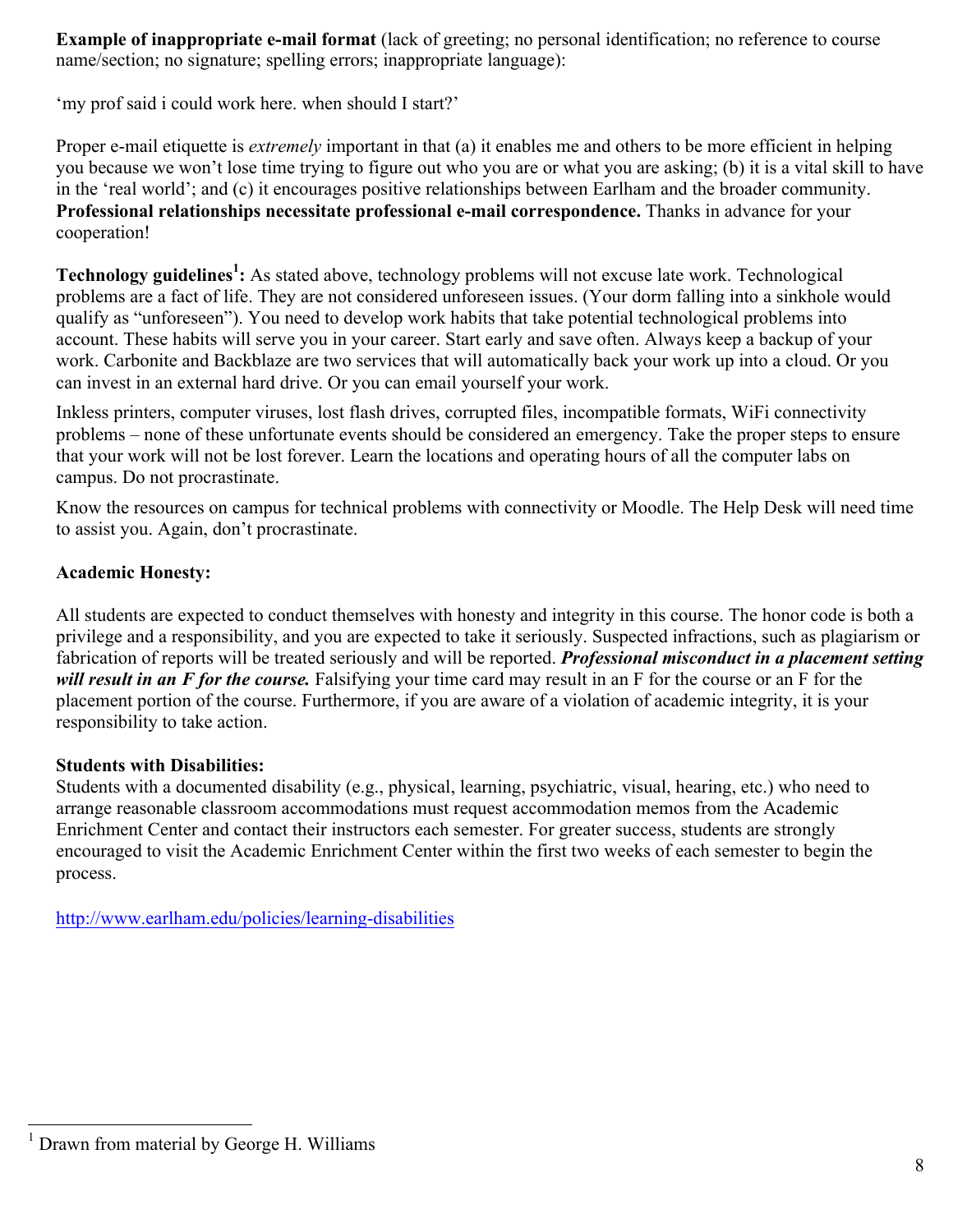# **Schedule of Topics & Assignments**

Please note that this schedule is tentative and may change as circumstances require.

| 1/17 | Topic: Syllabus, Service Learning Placements                                                                                                                                                                |
|------|-------------------------------------------------------------------------------------------------------------------------------------------------------------------------------------------------------------|
| 1/21 | <b>Topic:</b> Introduction<br>Reading: Ch 1, Casebook p. 1-7, Case 28<br>Make first contact (not first attempt) by 1/22                                                                                     |
| 1/24 | Topic: Introduction<br>Reading: Masten, 2006                                                                                                                                                                |
| 1/28 | <b>Topic:</b> Normal Development<br><b>Reading:</b> Ch 2; Ch. 6, p. 159-167                                                                                                                                 |
| 1/31 | <b>Topic:</b> Normal Development<br>Reading: Cabrera, Fagan, Wight, & Schadler, 2011<br>Meet in Psych Lab, LBC 309<br>Placement should be finalized by class time, with a<br>visit scheduled for next week. |
| 2/4  | Topic: Diagnosis & Assessment<br><b>Reading:</b> Ch. 3, Ch. 16, DC 0-3 Guidelines for<br>Diagnosis                                                                                                          |
| 2/7  | Topic: Diagnosis & Assessment<br><b>Reading: Case Screening</b>                                                                                                                                             |
| 2/11 | Topic: Focus on Risk Factors<br>Reading: Ch. 14, Case 23<br>Optional Cases: DC 0-3 Case 206; DC 0-3 Case 905<br><b>Assessment Paper 1 (Diagnosis, Rationale, and</b><br>Reaction) due by 11:59pm            |
| 2/14 | Topic: Focus on Risk Factors<br>Reading: Sternberg, Baradaran, Abbott, Lamb, &<br>Guterman, 2006                                                                                                            |
| 2/18 | <b>Placement Discussion &amp; Library Day</b><br>Journal #1 due by 11:59pm                                                                                                                                  |
| 2/21 | <b>No Class, Early Semester Break</b>                                                                                                                                                                       |
| 2/25 | Topic: Resilience & Risk<br><b>Reading:</b> The Glass Castle                                                                                                                                                |
| 2/28 | Topic: Autism Spectrum Disorders<br><b>Reading:</b> Ch. 5, Cases 1<br><b>Optional Cases: Case 2, Case 3</b><br>Glass Castle Paper 1 due by 11:59 pm.                                                        |
| 3/4  | <b>Topic:</b> Autism Spectrum Disorders<br>Reading: Baron-Cohen, 2000                                                                                                                                       |
| 3/7  | <b>Topic:</b> Intellectual Disability<br>Reading: Ch. 4, Case 5                                                                                                                                             |
| 3/11 | Topic: Intellectual Disability<br>Reading: Totsika, Hastings, Emerson, Lancaster, &<br>Berridge, 2011                                                                                                       |
| 3/14 | Topic: AD/HD, LD<br>Reading: Ch. 7, Case 19<br><b>Optional Cases: Case 4; DC 0-3 Case 403</b><br>Topic for Topic of Interest Paper due by 11:59pm                                                           |